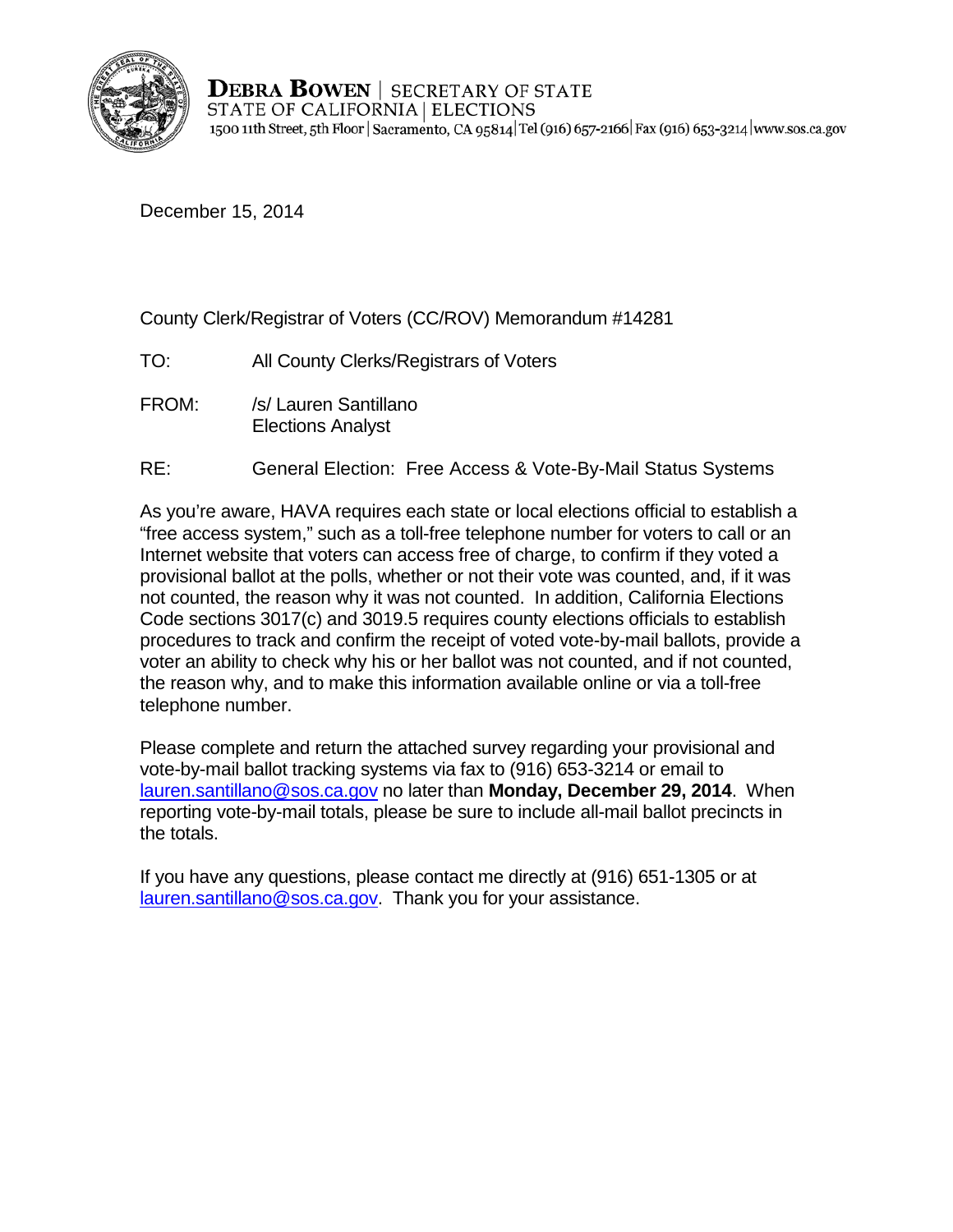## **Survey November 4, 2014, General Election HAVA Free Access System & Vote-By-Mail Status System**

**County:** 

## **Provisional Ballots**

1. How many provisional ballots were *cast* in the November 4, 2014, General Election? (Response provided must total number of counted and not counted provisional ballots.)

Please provide a breakdown of reasons why these provisional ballots were *issued* to voters. For example:

| <b>Reason Issued</b>                    | <b>Number of Provisional Ballots</b> |
|-----------------------------------------|--------------------------------------|
| Unable to surrender vote-by-mail ballot |                                      |
| Not on the rolls at their polling place |                                      |
|                                         |                                      |
|                                         |                                      |
|                                         |                                      |
|                                         |                                      |

- 2. How many provisional ballots were *counted* in the November 4, 2014, General Election? \_\_\_\_\_\_\_\_\_\_\_\_\_\_\_\_\_\_\_\_
- 3. How many provisional ballots were *not counted* in the November 4, 2014, General Election?

Please provide a breakdown of reasons why these provisional ballots were not counted. For example:

| <b>Reason Not Counted</b> | <b>Number of Provisional Ballots</b> |
|---------------------------|--------------------------------------|
| Not registered to vote    |                                      |
| No signature              |                                      |
| No matching signature     |                                      |
|                           |                                      |
|                           |                                      |
|                           |                                      |

4. How many voters used your county's provisional ballot free access system for the November 4, 2014, General Election (e.g. number of hits to website or number of phone calls)?